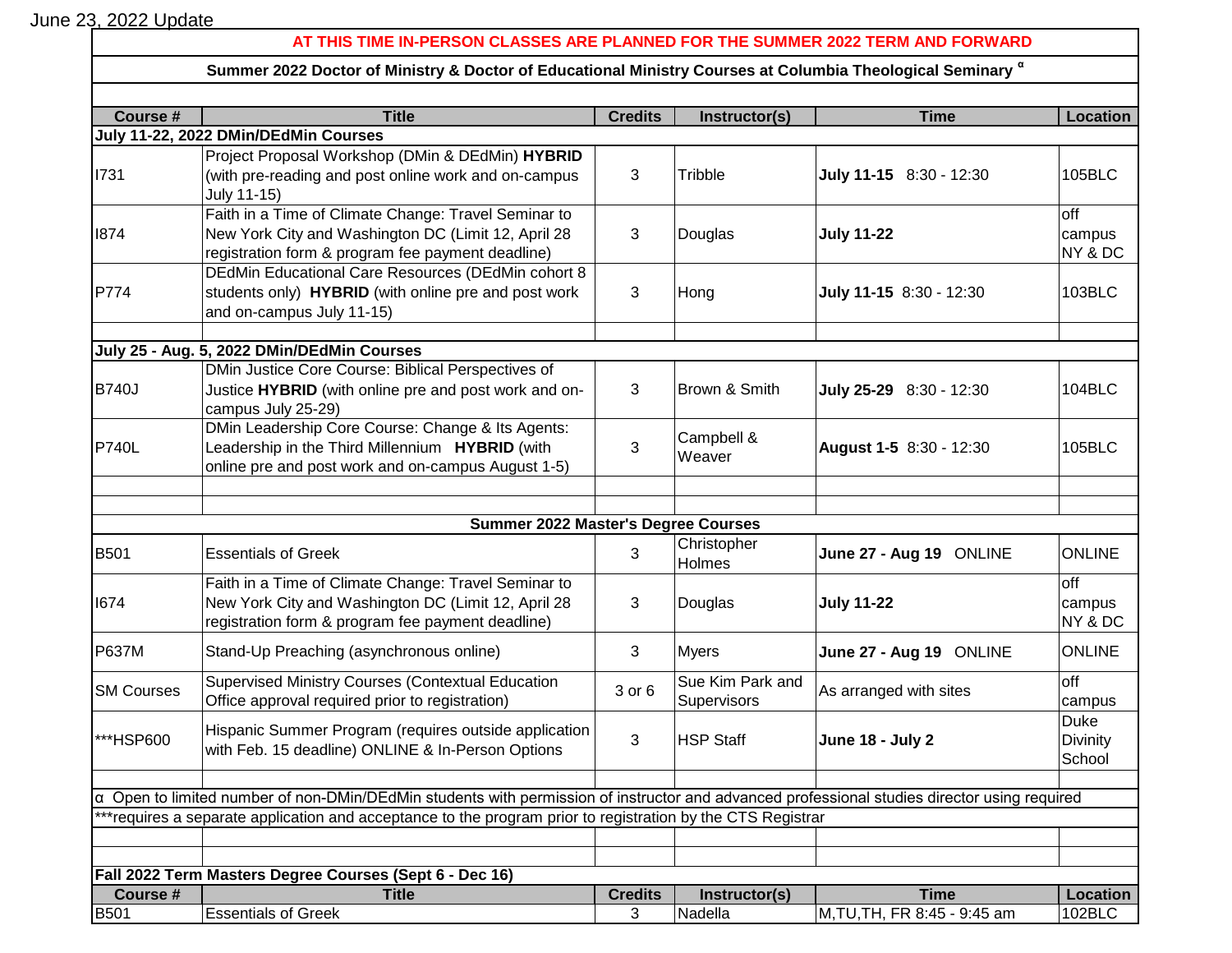| <b>B505A</b>      | <b>Introductory Biblical Hebrew</b>                                                                                                                                                            | 3                   | <b>Breed</b>                  | M,TU,TH, FR 8:45 - 9:45 am                                                                                                                                                         | $101$ BLC                                    |
|-------------------|------------------------------------------------------------------------------------------------------------------------------------------------------------------------------------------------|---------------------|-------------------------------|------------------------------------------------------------------------------------------------------------------------------------------------------------------------------------|----------------------------------------------|
| <b>B505B</b>      | <b>Introductory Biblical Hebrew</b>                                                                                                                                                            | 3                   | <b>Breed</b>                  | <b>ONLINE</b>                                                                                                                                                                      | <b>ONLINE</b>                                |
| B520              | Old Testament Interpretation I                                                                                                                                                                 | 3                   | <b>Brown</b>                  | M&TH 11:00 am - 12:30 pm                                                                                                                                                           | 101BLC                                       |
| <b>B568</b>       | John: Greek-based Exegesis (prerequisite B501 Greek,<br>limit $15$ )                                                                                                                           | 3                   | Smith                         | <b>ONLINE</b>                                                                                                                                                                      | <b>ONLINE</b>                                |
| <b>B575</b>       | Acts of the Apostles: Greek-based<br>Exegesis (prerequisite B501 Greek, limit 15)                                                                                                              | 3                   | Smith                         | M 6:30 - 9:30 pm                                                                                                                                                                   | 104BLC                                       |
| <b>B601</b>       | CANCELLED Proverbs: Wisdom For An Uncertain<br>World                                                                                                                                           | 3                   | Yoder                         | TU&FR 11:00 am - 12:30 pm                                                                                                                                                          | 105BLC                                       |
| B607              | The Little Bible: The Psalms in Dialogue                                                                                                                                                       | 3                   | <b>Brown</b>                  | TU&FR 11:00 am - 12:30 pm                                                                                                                                                          | 105BLC                                       |
| B614              | <b>Emergence of Yahwism</b>                                                                                                                                                                    | 3                   | <b>Breed</b>                  | MO 3:15 - 6:15 pm                                                                                                                                                                  | 206RC                                        |
| HD543             | History of Christianities: Beginnings through 1700 CE                                                                                                                                          | 3                   | Ward                          | M&TH 1:30 - 3:00 pm                                                                                                                                                                | 104BLC                                       |
| <b>HD550</b>      | <b>Christian Theology I</b>                                                                                                                                                                    | 3                   | Moore-Keish                   | TU&FR 11:00 am - 12:30 pm                                                                                                                                                          | 103BLC &<br>104BLC                           |
| <b>HD562</b>      | Providence, Theodicy, and Ethics                                                                                                                                                               | 3                   | Douglas                       | M&TH 1:30 - 3:00 pm                                                                                                                                                                | 105BLC                                       |
| HD563             | Debate and Advocacy for Just Public Policy                                                                                                                                                     | 3                   | Riggs                         | <b>ONLINE</b>                                                                                                                                                                      | <b>ONLINE</b>                                |
| <b>HD574</b>      | <b>Histories of American Christianity</b>                                                                                                                                                      | 3                   | Yoo                           | WE 1:30-4:30 pm                                                                                                                                                                    | 103BLC                                       |
| HD602             | Christianity In Asia In The Early Modern World                                                                                                                                                 | 3                   | Ward                          | <b>ONLINE</b>                                                                                                                                                                      | <b>ONLINE</b>                                |
| HD610             | Reformed Theology: Its Shape and Development                                                                                                                                                   | 3                   | Moore-Keish                   | M&TH 11:00 am - 12:30 pm                                                                                                                                                           | 104BLC                                       |
| <b>I500A</b>      | MA(TS) Seminar (MATS students only)                                                                                                                                                            | 3                   | <b>Myers</b>                  | TBD in-person based on MA(TS)<br>student schedules                                                                                                                                 | <b>TBD</b>                                   |
| <b>I500B</b>      | MA(TS) Seminar (MATS students only)                                                                                                                                                            | 3                   | <b>Myers</b>                  | <b>ONLINE</b>                                                                                                                                                                      | <b>ONLINE</b>                                |
| 1510              | Imagination & Resilience for God's Changing World                                                                                                                                              | 3                   | Weaver, Yoo                   | <b>ONLINE</b>                                                                                                                                                                      | <b>ONLINE</b>                                |
| 1627              | Race, Racisms, and Reconciliation                                                                                                                                                              | 3                   | <b>Walker-Barnes</b>          | MO 3:15 - 6:15 pm                                                                                                                                                                  | 103BLC                                       |
| 1701              | ThM Research Methods Seminar (ThM only)                                                                                                                                                        | 3                   | Douglas                       | M-FR Aug 15-19, 9 am - 4 pm &<br>TBD in Fall 2022 based on<br>student schedules                                                                                                    | Library<br>Foothills<br>Room                 |
| P <sub>150</sub>  | Scripture Reading Practicum (required of all first-year<br>MDiv & duals & prerequisite for P530 Preaching<br>course) 3 FORMAT options: in-person, online<br>asynchronous, & online synchronous | Practicum<br>Credit | <b>Myers</b>                  | Meeting times TBD with Dr. Myers<br>after registration; Options may include<br>M 7:30-8:30 am; W 8-9 am; TH 3:15-<br>4:15 pm; FR 1:30-2:30 pm                                      | <b>RC206, CH</b><br>Chapel, HC<br>Auditorium |
| P500              | Introduction to Practical Theology (MAPT only)                                                                                                                                                 | 3                   | McGarrah Sharp &<br>Dawson    | M-FR 8:30-4:30, Aug 15-19 with<br>synchronous online based on student<br>need & instructors' permission with online<br>monthly meetings TBD in FA-22 based on<br>student schedules | 103BLC                                       |
| P501              | Introduction to the Theory and Practice of Christian<br>Education                                                                                                                              | 3                   | Hong                          | WE 1:30-4:30 pm                                                                                                                                                                    | 104BLC                                       |
| P520              | Introduction to Pastoral Care                                                                                                                                                                  | 3                   | McGarrah Sharp                | <b>ONLINE</b>                                                                                                                                                                      | <b>ONLINE</b>                                |
| P540              | Introduction to Christian Worship                                                                                                                                                              | 3                   | Spurrier                      | WE 9:00 am - Noon                                                                                                                                                                  | 103BLC                                       |
| P603D             | The Arts in Christian Teaching and Learning                                                                                                                                                    | 3                   | Dawson                        | TU 3:00 - 6:00 pm                                                                                                                                                                  | 103BLC                                       |
| P621W             | Pastoral Care and Counseling with Couples                                                                                                                                                      | 3                   | Walker-Barnes                 | <b>ONLINE</b>                                                                                                                                                                      | <b>ONLINE</b>                                |
| <b>SM Courses</b> | Supervised Ministry (Contextual Education Office<br>approval required)                                                                                                                         | 3 or 6              | Sue Kim Park &<br>Supervisors | As arranged with sites                                                                                                                                                             | off<br>campus                                |
|                   |                                                                                                                                                                                                |                     |                               |                                                                                                                                                                                    |                                              |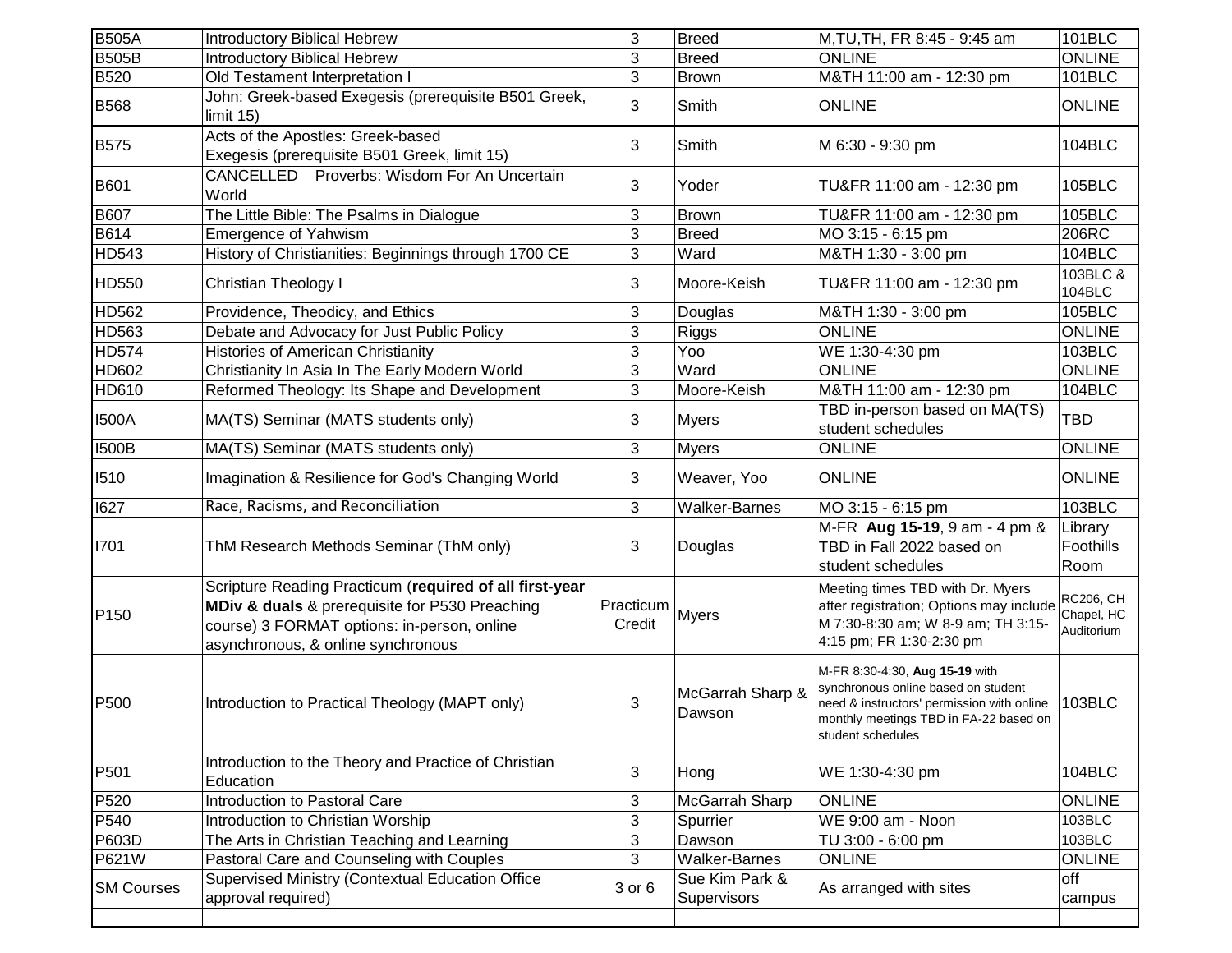|               | <b>Fall 2022 Term DMin and DEdMin Courses</b>                                                                                                                                                 |                |                                                                  |                                                                                                                   |                    |
|---------------|-----------------------------------------------------------------------------------------------------------------------------------------------------------------------------------------------|----------------|------------------------------------------------------------------|-------------------------------------------------------------------------------------------------------------------|--------------------|
| <b>B819</b>   | The New Testament, Economic Justice, and<br>Implications for Ministry HYBRID (asynchronous online<br>course work Sept 19 - Oct 14, in-person on campus Oct<br>17-21 MO-FR, 8:30 am -12:30 pm) | 3              | Nadella                                                          | Asynchronous online course work<br>Sept 19 - Oct 14, in-person on<br>campus Oct 17-21 MO-FR, 8:30<br>am -12:30 pm | 129HC              |
| P770          | <b>DEdMin Introductory Seminar</b>                                                                                                                                                            | 6              | Dawson & Hong                                                    | Sept 26 - Oct 7; MO-FR, 8:30 am<br>4:30 pm & in-between Sunday                                                    | 129HC              |
|               | January Term 2023 Masters Degree Courses (January 4-20)                                                                                                                                       |                |                                                                  |                                                                                                                   |                    |
| <b>Course</b> | <b>Title</b>                                                                                                                                                                                  | <b>Credits</b> | <b>Instructors</b>                                               | <b>Time</b>                                                                                                       | Room               |
| 1520A-K       | Contextual Immersions: Atlanta, India, Korea (required<br>for MDiv students, by application to Contextual<br>Education and International Partnerships Office)                                 | 3              | Campbell, Park,<br>Dawson, Yoo, Moore-Jan 4-20<br>Keish, Nadella |                                                                                                                   | off<br>campus      |
| <b>B618</b>   | Women of the Old Testament                                                                                                                                                                    | 3              | <b>Caitlin Hubler</b>                                            | Jan 4-20, 8:30 am -12:30 pm                                                                                       | 104BLC             |
| HD603         | Women in the Reformations (1400-1700)                                                                                                                                                         | 3              | Ward                                                             | <b>ONLINE</b>                                                                                                     | <b>ONLINE</b>      |
| <b>HSP600</b> | Hispanic Summer Program J-Term course TBD<br>(requires separate application & acceptance to the HSP-<br>J Term program prior to registration at CTS)                                          | 3              | <b>HSP Staff</b>                                                 | January Dates TBD                                                                                                 | off<br>campus      |
| P606          | Camp/Conference Program and Administration                                                                                                                                                    | 3              | Joel Winchip                                                     | Jan 4-20, 8:30 am - 12:30 pm                                                                                      | 207BLC &<br>211BLC |
| <b>P620W</b>  | Mindfulness and Self-Care for the Helping Professions                                                                                                                                         | 3              | <b>Walker-Barnes</b>                                             | HYBRID in-person Jan 4-13, 8:30<br>am - 12:30 pm & online<br>synchronous Jan 17-20                                | 103BLC             |
|               |                                                                                                                                                                                               |                |                                                                  |                                                                                                                   |                    |
|               | <b>DMin &amp; DEdMin January Term 2023 Courses</b>                                                                                                                                            |                |                                                                  |                                                                                                                   |                    |
| <b>B740L</b>  | DMin Leadership Core Course: Dialogue, Diversity, and<br>the Ministry of Conflict Transformation HYBRID                                                                                       | 3              | <b>Brown</b>                                                     | Jan 9-13, 8:30 am - 12:30 pm in-<br>person with additional online                                                 | 105BLC             |
| 1730          | DMin Introduction to Research Methodologies (DMin<br>student required prerequisite for Project Proposal<br>Workshop) HYBRID                                                                   | 3              | Tribble                                                          | Jan 9-13, 8:30 am - 12:30 pm in-<br>person with additional online                                                 | 205BLC             |
| HD740J        | DMin Justice Core Course: Women of Color as Public<br>Theologians HYBRID                                                                                                                      | 3              | Riggs                                                            | Jan 9-13, 8:30 am - 12:30 pm in-<br>person with additional online                                                 | <b>107BLC</b>      |
|               | Spring 2023 Term Courses (Jan 30 - May 12, 2023)                                                                                                                                              |                |                                                                  |                                                                                                                   |                    |
| Course #      | <b>Title</b>                                                                                                                                                                                  | <b>Credits</b> | Instructor(s)                                                    | <b>Time</b>                                                                                                       | Location           |
|               | Masters Degree Spring 2023 Courses (Jan 30 - May 12, 2023)                                                                                                                                    |                |                                                                  |                                                                                                                   |                    |
| <b>B521</b>   | Old Testament Interpretation II                                                                                                                                                               | 3              | Breed & Brown                                                    | M&TH 8:30 - 10 am                                                                                                 | 101BLC             |
| <b>B530A</b>  | New Testament Interpretation (limit 20)                                                                                                                                                       | 3              | Smith                                                            | TU&FR 8:30 - 10 am                                                                                                | 104BLC             |
| <b>B530B</b>  | New Testament Interpretation (limit 20)                                                                                                                                                       | 3              | Nadella                                                          | ONL.INE                                                                                                           | ONLINE             |
| <b>B551</b>   | Creation Texts: Hebrew-based Exegesis (prerequisite<br>B505 Hebrew, limit 15)                                                                                                                 | 3              | <b>Brown</b>                                                     | <b>ONLINE</b>                                                                                                     | <b>ONLINE</b>      |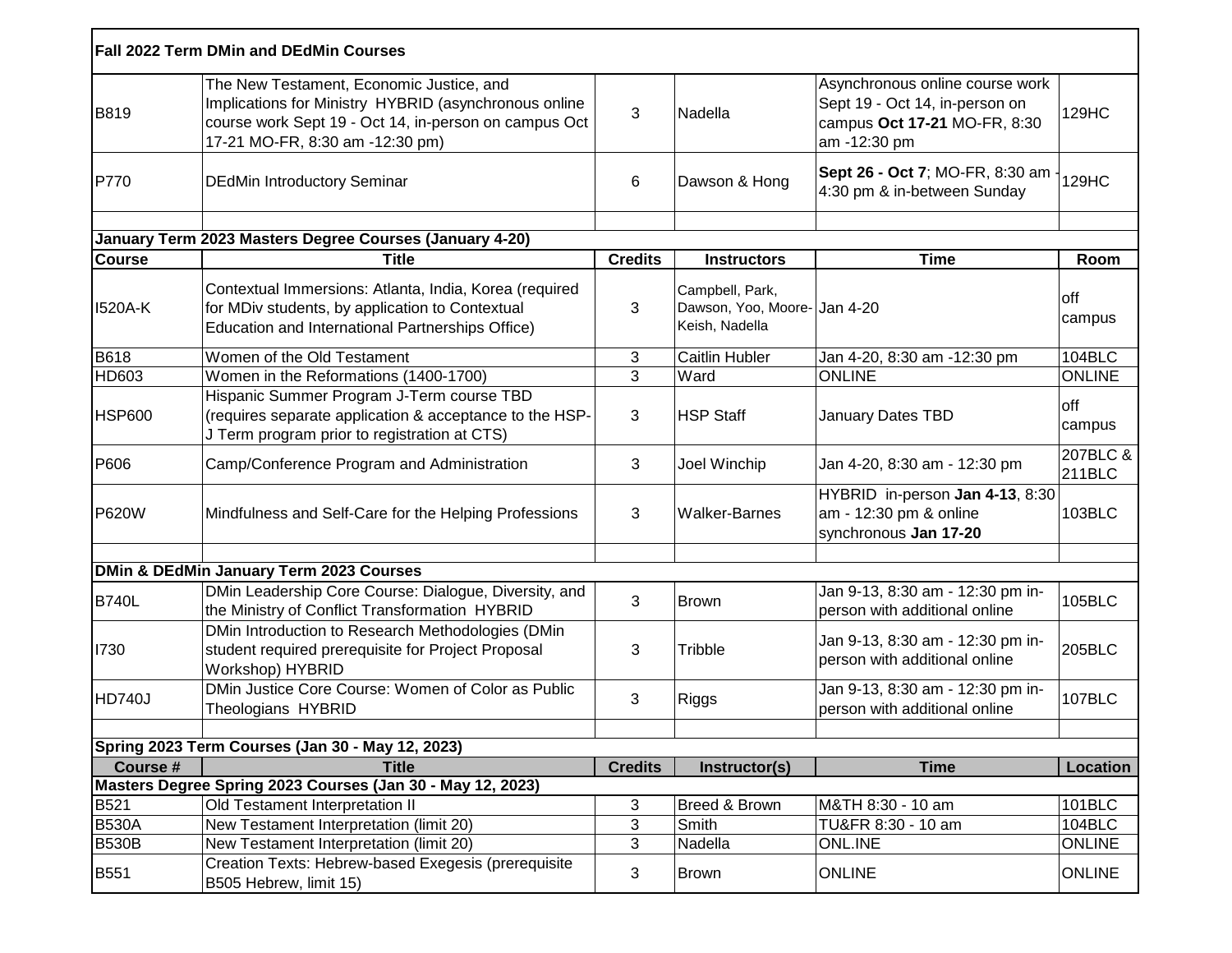| <b>B557</b>      | The Book of Kings: Hebrew-based Exegesis<br>(prerequisite B505 Hebrew, limit 15)                                                                       | 3   | <b>Breed</b>                      | M&TH 11:00 am - 12:30 pm                                               | 207BLC                |
|------------------|--------------------------------------------------------------------------------------------------------------------------------------------------------|-----|-----------------------------------|------------------------------------------------------------------------|-----------------------|
| <b>B574</b>      | Hebrews: Greek-based Exegesis (prerequisite B501<br>Greek, limit 15)                                                                                   | 3   | Christopher<br>Holmes             | TH 3:15 - 6:15 pm                                                      | 105BLC                |
| <b>B640</b>      | Dissent, New Testament, and Justice                                                                                                                    | 3   | Smith                             | TU 6:30 - 9:30 pm                                                      | <b>104BLC</b>         |
| <b>B653</b>      | <b>Eighth Century Prophets</b>                                                                                                                         | 3   | <b>Breed</b>                      | MO 3:15 - 6:15 pm                                                      | 105BLC                |
| <b>HD544</b>     | History of Christianities: 1500 CE through 2000 CE                                                                                                     | 3   | Ward                              | <b>ONLINE</b>                                                          | <b>ONLINE</b>         |
| HD551            | Christian Theology II (prerequisite HD550)                                                                                                             | 3   | Hartman & Moore-<br>Keish         | M&TH 11:00 am - 12:30 pm                                               | 103BLC &<br>104BLC    |
| <b>HD568</b>     | <b>Issues in Medical Ethics</b>                                                                                                                        | 3   | Douglas                           | <b>ONLINE</b>                                                          | <b>ONLINE</b>         |
| <b>HD570</b>     | Presbyterian History and Polity                                                                                                                        | 3   | Yoo & Katie Owen<br>Aumann        | WE 9 am - Noon                                                         | 103BLC                |
| <b>HD587</b>     | Global Religion, Local Faith: A Historical Survey of<br>World Christianity, 1500-Present (meets MDiv World<br>Christianities distribution requirement) | 3   | Jennifer Aycock                   | <b>ONLINE</b>                                                          | <b>ONLINE</b>         |
| <b>HD588</b>     | African Christianities and the World (meets MDiv World<br>Christianities distribution requirement)                                                     | 3   | Jennifer Aycock                   | WE 9 am - Noon                                                         | 105BLC                |
| <b>HD608</b>     | The Early Jesuits                                                                                                                                      | 3   | Ward                              | <b>ONLINE</b>                                                          | <b>ONLINE</b>         |
| <b>HD611</b>     | Theology of the Holy Spirit: Pneumatology                                                                                                              | 3   | Moore-Keish                       | M&TH 8:30 - 10:00 am                                                   | 105BLC                |
| HD620            | <b>Ethical Practices: Nonviolent and Intercultural</b><br>Communication                                                                                | 1.5 | Riggs                             | M 6:30-9:30 pm (first half of term,<br>Jan 30 - March 17)              | 104BLC                |
| HD621            | <b>Ethical Practices: Conflict Transformation</b>                                                                                                      | 1.5 | <b>Riggs</b>                      | M 6:30-9:30 pm (second half of<br>term, March 20 - May 12)             | 104BLC                |
| HD622            | Ethical Practices: Difficult Dialogues & Democratic<br>Dialogue                                                                                        | 1.5 | Riggs                             | TU 6:30-9:30 pm (first half of<br>term, Jan 30 - March 17)             | 104BLC                |
| HD623            | Ethical Practices: Nurturing The Moral Imagination                                                                                                     | 1.5 | Riggs                             | TU 6:30-9:30 pm March 20 - May<br>12                                   | 104BLC                |
| 1530             | Cross/Roads: MDiv Capstone (MDiv or dual degree<br>students only) HYBRID                                                                               | 3   | Florence, Nadella,<br>& Yoo       | W 1:30 - 4:30 pm and online                                            | 103BLC                |
| 1705             | ThM Colloquium (ThM students only)                                                                                                                     | 3   | Douglas                           | TBD based on instructor & student<br>schedules                         | <b>TBD</b>            |
| <b>P506A</b>     | Teaching the Bible Through Liberative Pedagogy<br>(flexible for A & B section student participation)                                                   | 3   | Dawson                            | MO 3:15 - 6:15 pm                                                      | 103BLC                |
| <b>P506B</b>     | Teaching the Bible Through Liberative Pedagogy<br>(flexible for A & B section student participation)                                                   | 3   | Dawson                            | <b>ONLINE</b>                                                          | <b>ONLINE</b>         |
| P510             | Introduction to Christian Leadership HYBRID                                                                                                            | 3   | Watkins                           | TH 6:30 - 9:30 pm (every other TH in-<br>person & online asynchronous) | 103BLC                |
| P520             | Introduction to Pastoral Care HYBRID                                                                                                                   | 3   | Chanequa Walker-<br><b>Barnes</b> | TU 11:00 am - 12:30 pm & online<br>asynchronous                        | 103BLC                |
| P530             | Preaching & Public Proclamation (Prerequisite P150<br>Scripture Reading Practicum)                                                                     | 3   | Florence & Myers                  | M&TH 1:30 - 3:00 pm                                                    | 103BLC &<br>CH Chapel |
| P <sub>545</sub> | Sacred Space, Time, and Liturgical Imagination                                                                                                         | 3   | Spurrier                          | WE 1:30-4:30 pm                                                        | 103BLC                |
| P550             | Capstone Course in Practical Theology (MAPT only)                                                                                                      | 3   | McGarrah Sharp                    | TU 3:00 - 6:00 pm                                                      | 103BLC                |
| <b>P606P</b>     | <b>Engaged Compassion as Educational Model</b>                                                                                                         | 3   | Sue Kim Park                      | TU 3:00 - 6:00 pm                                                      | 105BLC                |
| P612             | Photography, Social Justice, and Social Media                                                                                                          | 3   | Watkins                           | M&TH 1:30 - 3:00 pm                                                    | 104BLC                |